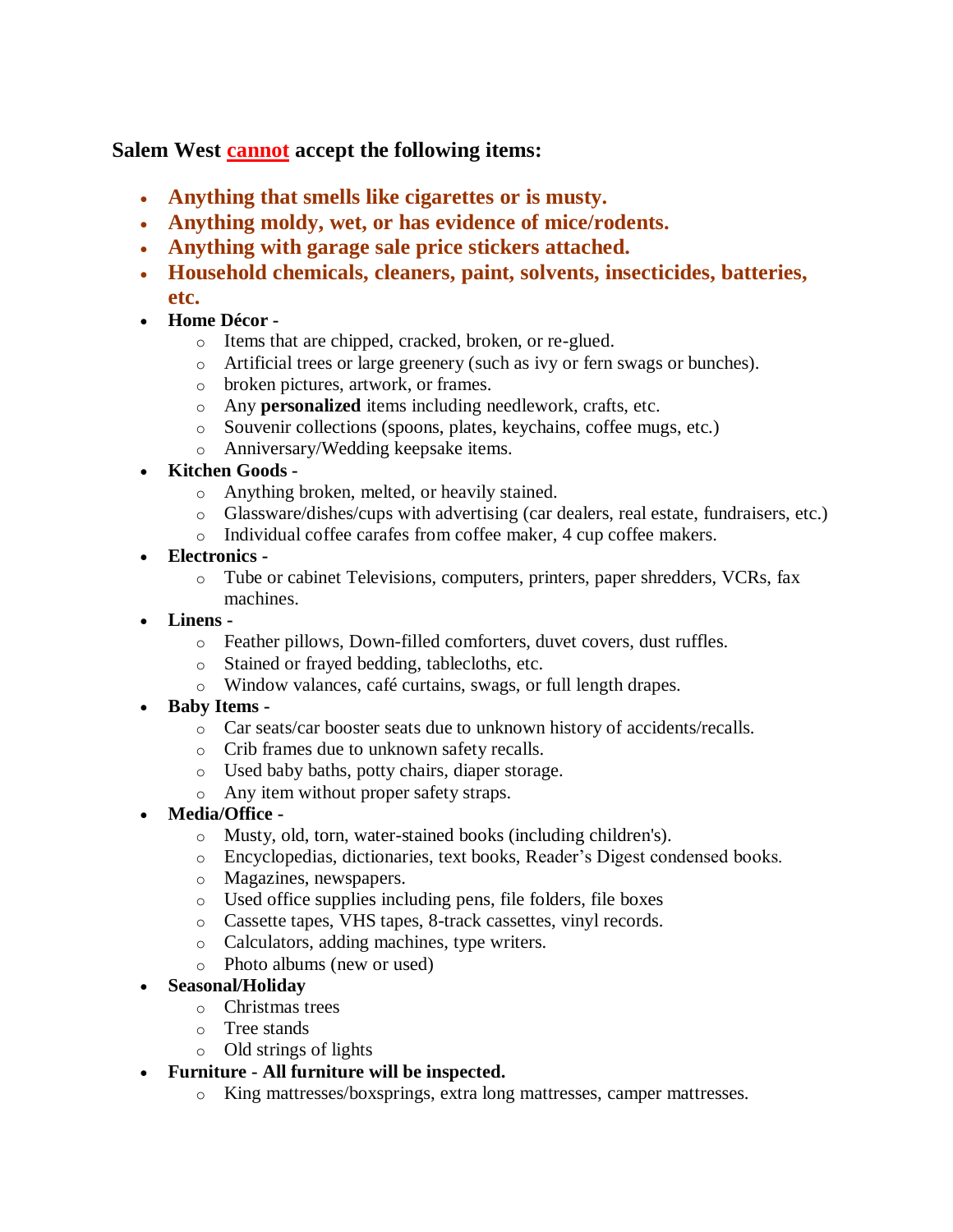- o Headboards, footboards, wooden rails, captain's bed frames, loft frames.
- o Hide-a-bed/sleeper sofas, couches with recliners, or loveseats with recliners.
- o Entertainment centers (hutch-style)
- o Wooden file cabinets.
- o Sewing machine cabinets with or without machines.
- o Any pressboard furniture including computer desks, TV stands, and bookshelves.
- o Any furniture that is too worn, broken, stained or has an odor including excessive pet use - hair, stains, odors.
- **Exercise equipment**
	- o Exercise bikes, step machines, Nordic tracks, elliptical machines.
	- o Golf clubs/bags, golf balls, carts.
	- o Water skis, fraying tow ropes.
	- o Nordic/downhill skis, poles, boots.
- **Medical equipment -** Wheelchairs, walkers, crutches, bath chairs, canes, braces, CPAP machines, etc. **Please contact your local VFW or American Legion to donate these items.**
- **Home remodeling items -** Window Blinds/shades, counter tops/cabinets, toilets, sinks, hard-wired light fixtures/ceiling fans, tile/flooring, large appliances (washers, dryers, fridges, etc)*.* **Please contact Habitat for Humanity ReStore in Brainerd at 218-454-8517 for donation of these items.**

## **All donations received are at the discretion of our volunteers. Volunteers and delivery crew have the right to refuse any items. Thank you for your understanding and support of Salem WEST.**

## **Items We Do Accept:**

- **Beds** 
	- o Queen, Full, and Twin mattresses, boxsprings, metal frames.
	- o New in box crib frames, Toddler beds, crib mattresses.
	- o Bunk bed frames
- **Furniture** 
	- o Couches, love seats, sectional couches (**NOT sleeper sofas or couches/loveseats with recliners**)
	- o Futons with clean mattresses
	- o Living room chairs/Recliners/Liftchairs in working condition
	- o End tables/Coffee tables/sofa tables/occasional tables
	- o Lamps Floor, Table, and Desk
	- o Solid wood bookshelves
	- o Small desks/desk chairs
	- o Kitchen and Dining Room tables and chairs
- **Linens (New/Very gently used - no stains, fraying, tears)** 
	- o Crib and toddler bedding
	- o Sheets, bedding, comforters for all size beds
	- o Kitchen towels, dishcloths, pot holders